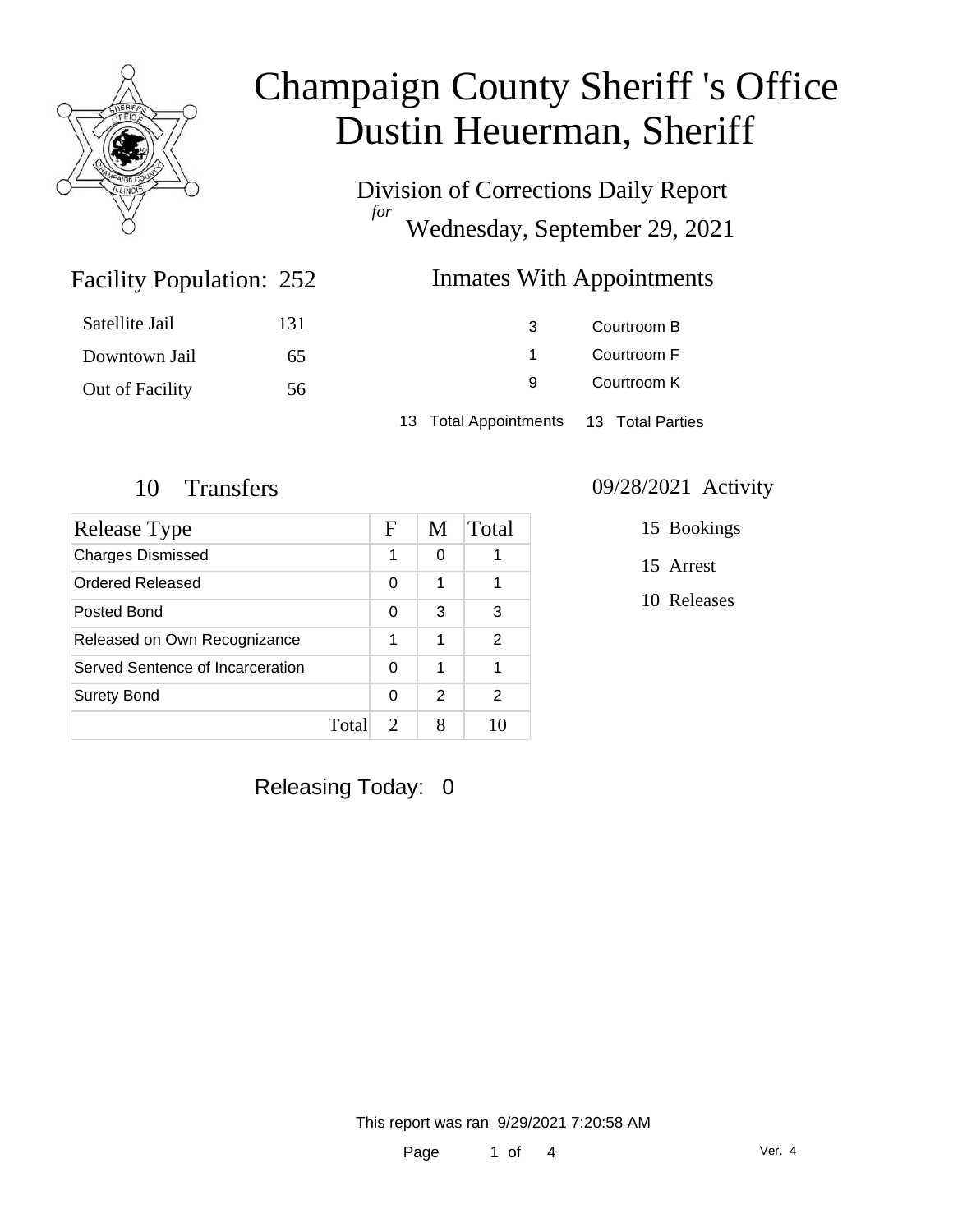

Division of Corrections Daily Report *for* Wednesday, September 29, 2021

### Custody Status Count

- Electronic Home Dentention 23
	- Felony Arraignment 7
		- Felony Other 3
	- Felony Pre-Sentence 8
		- Felony Pre-Trial 165
	- Felony Pre-Trial DUI 1
	- Felony Sentenced CCSO 3
	- Felony Sentenced IDOC 18
		- Hold Other<sub>2</sub>
	- Misdemeanor Arraignment 3
		- Misdemeanor Pre-Trial 2
			- Petition to Revoke 4
			- Remanded to DHS 13
				- Total 252

This report was ran 9/29/2021 7:20:58 AM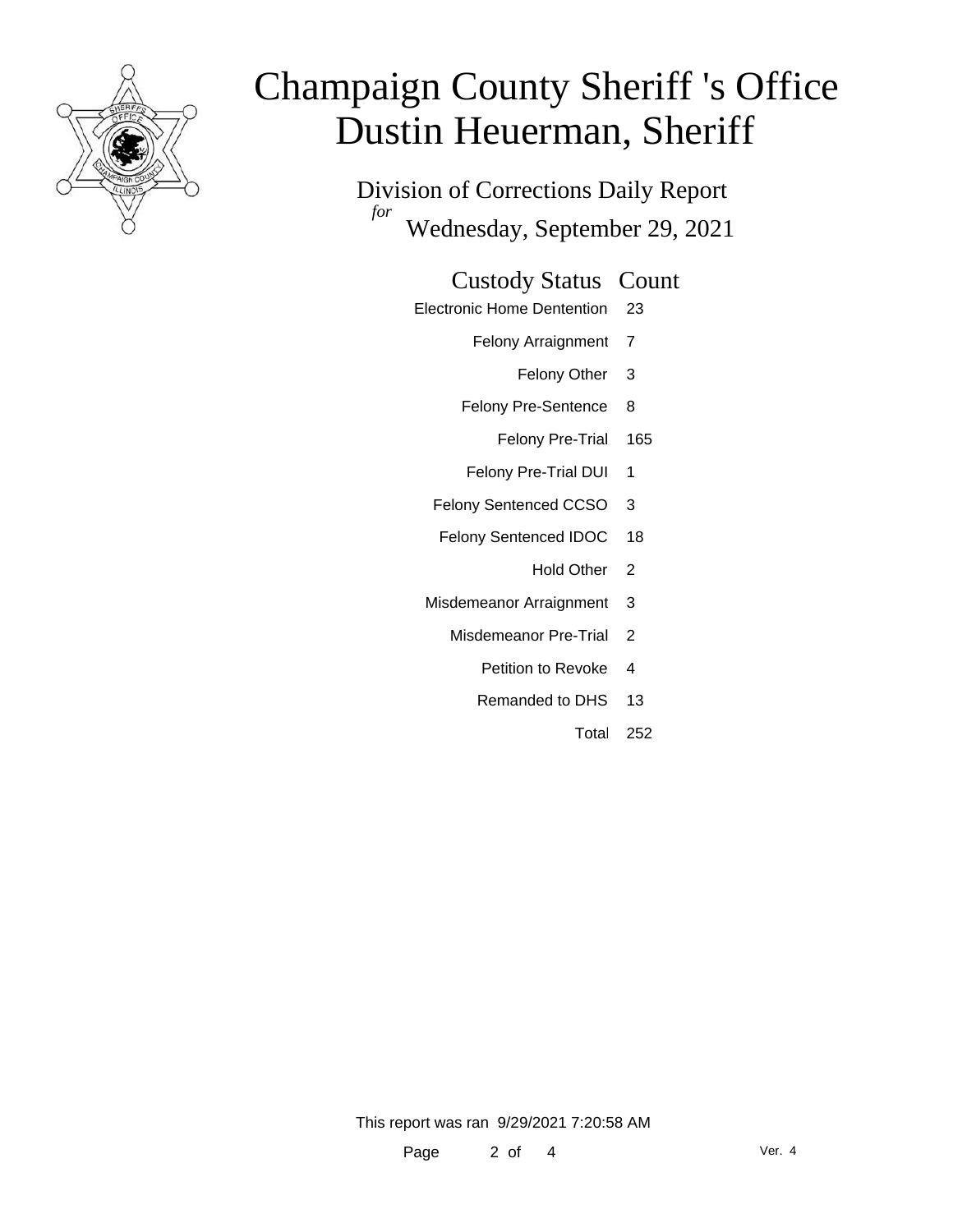

Division of Corrections Daily Report *for* Wednesday, September 29, 2021

## Inmates With Appointments

| Jailing Party Name               | Location    | Number of Records / Node |
|----------------------------------|-------------|--------------------------|
| CURRY, WB                        | Courtroom K | 1 / Satellite Jail       |
| DIGGS, DEMARKUS ALONZO           | Courtroom B | 1 / Satellite Jail       |
| FRANDLE, MARK RYAN               | Courtroom B | 1 / Satellite Jail       |
| JOHNSON, KAWAME TERRENCEIM       | Courtroom K | 1 / Satellite Jail       |
| LAGRONE, AMBER INEZ              | Courtroom K | 1 / Satellite Jail       |
| <b>MARTIN, TERRY LEE</b>         | Courtroom K | 1 / Satellite Jail       |
| PHILLIS, AARON MONTRELL          | Courtroom B | 1 / Downtown Jail        |
| RAMIREZ, MATEO                   | Courtroom K | 1 / Satellite Jail       |
| TURNER, AMARIO                   | Courtroom K | 1 / Satellite Jail       |
| <b>WARE, TIARA MONEE</b>         | Courtroom K | 1 / Satellite Jail       |
| WASHENFELDT, CALVIN RYNE         | Courtroom K | 1 / Satellite Jail       |
| WEEKS, JAYLEN JAWAN              | Courtroom K | 1 / Satellite Jail       |
| WILLIAMS, STEVEN PATRICK, Second | Courtroom F | 1 / Downtown Jail        |

### **Transfers**

| AKINS, KEVIN IVAN                       | <b>Surety Bond</b>               | Satellite Jail |
|-----------------------------------------|----------------------------------|----------------|
| CARTER, ESLEY DWAYNE                    | <b>Surety Bond</b>               | Satellite Jail |
| FRANSISCO-CRISTOBAL, SIMON              | Posted Bond                      | Satellite Jail |
| HOWARD, SAMUEL LEE                      | Posted Bond                      | Satellite Jail |
| <b>MATEO, JUAN LUCAS</b>                | Posted Bond                      | Satellite Jail |
| ROSS, JAMARQUIS ANTHONY<br><b>TYREE</b> | Ordered Released                 | Satellite Jail |
| <b>SCOTT, DAWN RENEE</b>                | <b>Charges Dismissed</b>         | Satellite Jail |
| SWICK, JOSEPH RYAN                      | Served Sentence of Incarceration | Satellite Jail |
| TAYLOR, NATHANIEL JAMES                 | Released on Own Recognizance     | Satellite Jail |
| WASH, LATINA VLNIA                      | Released on Own Recognizance     | Satellite Jail |
|                                         |                                  |                |